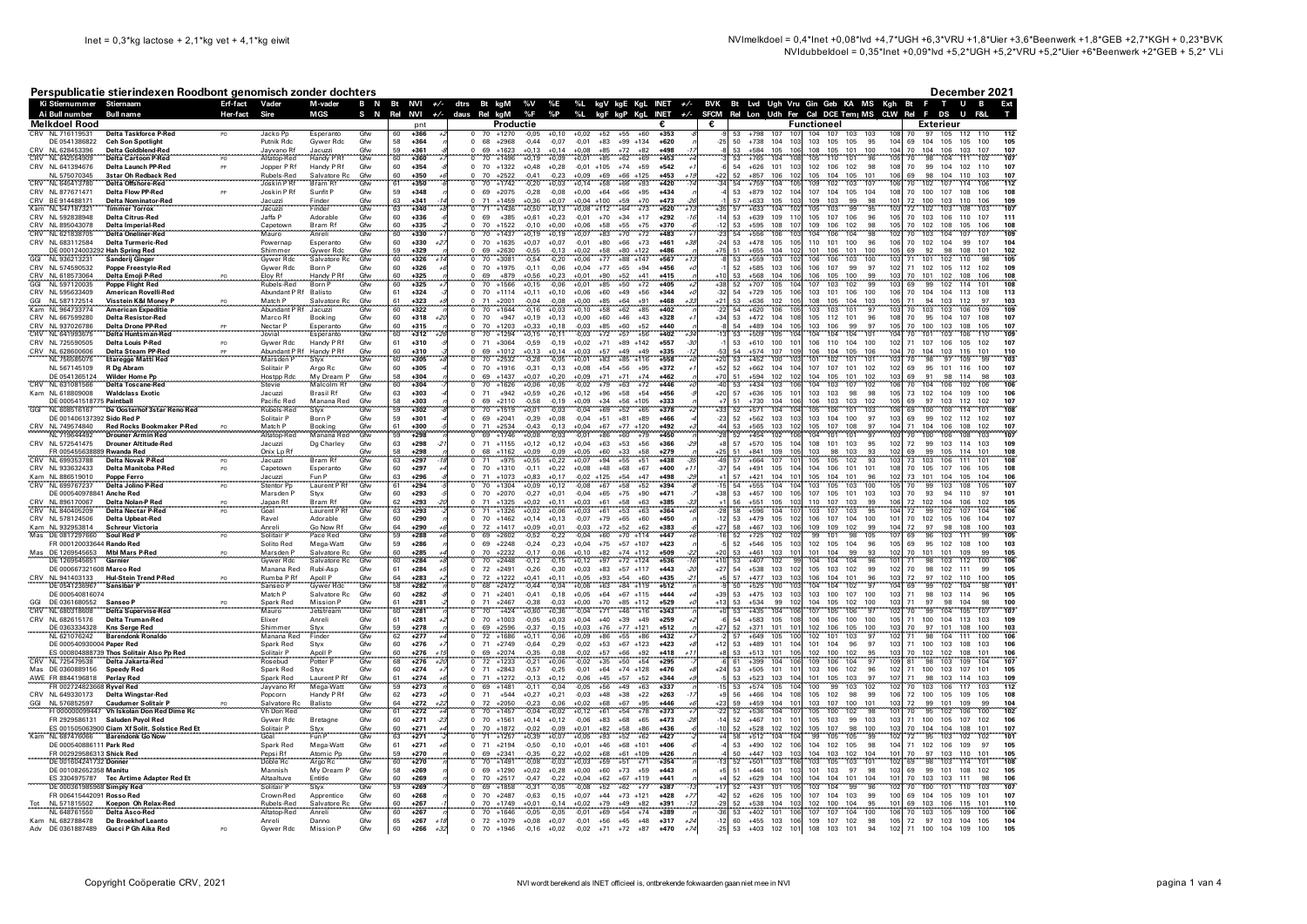## Perenublicatio stiorindovan Poodhont genomisch zonder dochters

|            |                                                        | Perspublicatie stierindexen Roodbont genomisch zonder dochters             |                            |                               |                                        |            |                                         |                                          |                  |                                        |                    |                    |                     |                                      |                                 |                      |                                                                                                                                        |                |                                           |                                            |                |                                     |                        |                                    |                              | December 2021                  |            |
|------------|--------------------------------------------------------|----------------------------------------------------------------------------|----------------------------|-------------------------------|----------------------------------------|------------|-----------------------------------------|------------------------------------------|------------------|----------------------------------------|--------------------|--------------------|---------------------|--------------------------------------|---------------------------------|----------------------|----------------------------------------------------------------------------------------------------------------------------------------|----------------|-------------------------------------------|--------------------------------------------|----------------|-------------------------------------|------------------------|------------------------------------|------------------------------|--------------------------------|------------|
|            | Ki Stiernummer Stiernaam<br>Ai Bull number             | Bull name                                                                  | Erf-fact Vader<br>Her-fact | Sire                          | M-vader<br><b>MGS</b>                  | S<br>N     | Rel                                     | B N Bt NVI +/- dtrs Bt kgM<br><b>NVI</b> | +/- daus Rel kgM |                                        |                    | %V %E<br>%F        | $\%P$               | %L                                   |                                 |                      | %L kgV kgE KgL INET +/- BVK Bt Lvd Ugh Vru Gin Geb KA MS Kgh Bt F<br>kgF kgP KgL INET +/- SFCM Rel Lon Udh Fer Cal DCE Tem IMS CLW Rel |                |                                           |                                            |                |                                     |                        |                                    | F<br>DS                      | T U B                          |            |
|            | <b>Melkdoel Rood</b>                                   |                                                                            |                            |                               |                                        |            |                                         | pnt                                      |                  |                                        | Productie          |                    |                     |                                      |                                 |                      |                                                                                                                                        | €              |                                           |                                            | Functioneel    |                                     |                        |                                    | Exterieur                    |                                |            |
| CRV        | NI 631487997<br>CRV NL 933631485                       | <b>Delta Bolitar PP-Red</b><br>Delta Buddy-Red                             |                            | Solitair F<br>Japan Rf        | Jim P<br>Nova Star                     | Gfw<br>Gfw | 60<br>63                                | $+266$<br>$+266$<br>-21                  |                  | $^{\circ}$<br>72                       | $+1518$<br>$+1271$ | $-0.14$<br>$-0.22$ | $+0.13$<br>$-0.02$  | $+54$<br>$-0.02$<br>$+0.00$<br>$+36$ | $+67$<br>$+44$                  | +67<br>$+58$         | $+405$<br>$+273$                                                                                                                       | -22<br>$+5$    | 53<br>$+457$<br>56<br>$+463$              | 10′<br>106<br>104                          | 105<br>104     | 105<br>102<br>105 105               | 104<br>106             | 104<br>72                          | 104<br>101<br>101<br>103 112 | 110<br>107                     | 108<br>111 |
|            | CRV BE 323560191                                       | <b>Delta Vitalis-Red</b>                                                   |                            | Jakarta                       | Endurance                              | Gfw        | 60                                      | $+265$                                   |                  |                                        | $+728$             | $+0.37$            | $+0.29$             | $-0.04$<br>$+66$                     | $+52$                           | $+30$                | $+361$<br>$+1$                                                                                                                         | -59            | 54<br>$+500$                              | 104<br>104                                 | 106            | 101<br>102                          | 100                    | 70<br>106                          | 103<br>105                   | 107<br>103                     | 107        |
| CRV        | NL 592837875                                           | <b>Delta Orange PP-Red</b>                                                 |                            | Jaffa P                       | Stentor Pp                             | Gfw        | 58                                      | $+265$                                   |                  | 68                                     | $+767$             | $+0.49$            | $+0.15$             | $-0.05$                              | $+78$<br>$+41$                  | $+30$                | $+341$                                                                                                                                 | ĥ4             | E1<br>$+407$                              | 103<br>105                                 | 103            | 104<br>104                          | 100                    | 106<br>6 <sup>c</sup>              | 107<br>104                   | 106<br>112                     | 112        |
|            | CRV NL 895043340<br>NL 685819841                       | <b>Delta Nonstop PP-Red</b><br>Visstein K&I Ghost Red                      | <b>DD</b>                  | Solitair P<br>Gywer Rdc       | Goal<br>Salvatore Ro                   | Gfw<br>Gfw | 60<br>60                                | $+263$<br>$+263$                         |                  | 0, 70<br>70                            | $+1683$<br>$+2417$ | $+0.05$<br>$-0,45$ | $+0.05$<br>$-0,19$  | $-0.02$<br>$+80$<br>$+0,04$<br>$+60$ | $+65$<br>$+67$                  | $+75$<br>$+114$      | $+457$<br>$+435$                                                                                                                       | $+31$          | 53<br>53<br>$+494$                        | +491 100<br>101<br>103<br>105              | 100<br>103     | 103<br>102<br>107<br>103            | 104                    | 102<br>70<br>101<br>71             | 97 102 108<br>95<br>106      | 102<br>112<br>93               | 105<br>102 |
| GGI        | DE 0541194964                                          | <b>Wha Performer</b>                                                       |                            | Paladin                       | Mega-Watt                              | Gfw        | 59                                      | $+263$                                   |                  | 69                                     | $+1888$            | $-0.16$            | $-0.16$             | $+68$<br>$+0.03$                     | $+52$                           | $+89$                | $+383$                                                                                                                                 |                | 52<br>$+654$                              | 104<br>104                                 | 103            | 96<br>105                           | 100                    | 102<br>6 <sup>c</sup>              | 97<br>103                    | 107<br>90                      | 103        |
|            | AWE DE 1406196119                                      | Mhd Six Red PP Et                                                          | PP                         | Solitair P                    | Born P                                 | Gfw        | 59                                      | $+262$<br>$+1$                           |                  | 69<br>$^{\circ}$                       | $+1593$            | $+0,17$            | $-0,05$             | $-0,03$<br>$+88$                     | $+52$                           | $+70$                | $+419$                                                                                                                                 | $+23$          | 52<br>$+382$                              | 103<br>103                                 | 107            | 108<br>98                           | 104                    | 104<br>69                          | 101<br>102                   | 107<br>97                      | 103        |
|            | CRV NL 674303117<br>CRV NL 642554651                   | Delta Mauro-Red<br>Delta Panenka P-Red                                     | PO                         | Goal<br>Jacko Po              | Bram Rf<br>Handy P Rf                  | Gfw<br>Gfw | 64<br>60                                | $+261$<br>$+261$                         |                  | 71<br>70<br>$^{\circ}$                 | $+1068$<br>$+863$  | $+0,29$<br>$+0.38$ | $+0,28$<br>$+0.20$  | $+0,07$<br>$+75$<br>$+73$<br>$+0.00$ | $+64$<br>$+49$                  | $+55$<br>$+39$       | $+436$<br>$+366$                                                                                                                       | $-37$          | 58<br>$+304$<br>53<br>$+566$              | 100<br>104<br>104<br>102                   | 101<br>98      | 103<br>105<br>104<br>104            | 101<br>104             | 73<br>103<br>10 <sub>4</sub><br>70 | 98<br>104<br>100<br>102      | 106<br>107<br>105<br>109       | 107<br>108 |
|            | GGI NL 754980711                                       | Mannish                                                                    |                            | Manana Red                    | Mega-Watt                              | Gfw        | 62                                      | $+260$                                   |                  | $\overline{0}$<br>72                   | $+2118$            | $-0,20$            | $-0,10$             | $+0,03$<br>$+74$                     |                                 | $+66$ +100           | $+456$<br>$+1$                                                                                                                         |                | 56<br>$+546$                              | 102<br>100                                 | 100            | 100<br>103                          | 101                    | 101<br>70                          | 98<br>105                    | 113<br>100                     | 107        |
|            | DE 0817690857                                          | Eyck<br>DE 000770417148 Wa Panda Red                                       |                            | Erotic-Red                    |                                        | Gfw<br>Gfw | 59<br>62                                | $+260$<br>$+260$                         |                  | 69<br>71                               | $+1864$<br>$+1812$ | $-0,04$            | $-0,09$             | $+0,01$<br>$+79$<br>$+48$            | $+58$                           | $+86$<br>$+69$       | $+430$<br>$+355$                                                                                                                       |                | 51<br>$+544$<br>54<br>$+483$              | 102<br>100<br>104                          | 104<br>104     | 96<br>105<br>99<br>104              | 101<br>99              | 69<br>103<br>71<br>106             | 103<br>102<br>101            | 107<br>101<br>101              | 105<br>106 |
|            | CRV NL 572642590                                       | Delta Robocop-Red                                                          |                            | Pace Red<br>Faithful          | Payback<br>Healer                      | Gfw        | 60                                      | $+260$<br>$+20$                          |                  | $\Omega$<br>69<br>$^{\circ}$           | $+1086$            | $-0.33$<br>$+0,16$ | $-0.08$<br>$+0,09$  | $-0.13$<br>$-0,04$<br>$+63$          | $+57$<br>$+47$                  | $+46$                | $+339$                                                                                                                                 |                | 53<br>$+476$                              | 102<br>105<br>103                          | 102            | 105<br>102                          | 100                    | 104<br>70                          | 102<br>100<br>102            | 110<br>109<br>104              | 107        |
|            | NL 673382470                                           | <b>3star Pc Koning Red</b>                                                 |                            | Percey-Red                    | Silky-Red                              | Gfw        | 59                                      | $+260$                                   |                  | 69                                     | $+1823$            | $-0,46$            | $-0,08$             | $+0.01$<br>$+35$                     | $+57$                           | $+84$                | $+332$                                                                                                                                 | 39             | 51<br>$+658$                              | 105<br>102                                 | 105            | 106<br>102                          | 99                     | 105<br>69                          | 101<br>104                   | 116<br>99                      | 109        |
| CRV        | NI 628758121<br>Kam NL 884690793                       | <b>Lowlands Gearbox-Red</b><br>De Broekhof Kapitein                        |                            | <b>Jetski</b><br>Capetown     | Danno<br>Anreli                        | Gfw<br>Gfw | 63<br>60                                | $+260$<br>$+259$                         |                  | 71<br>ō<br>$0$ 70                      | $+956$<br>$+1636$  | $-0.01$<br>$-0,21$ | $+0.00$<br>$+0,09$  | $-0.01$<br>$+42$<br>$+0,06$<br>$+52$ | $+34$<br>$+68$                  | $+43$<br>$+80$       | $+241$<br>$+412$                                                                                                                       | 65<br>$-47$    | 58<br>$+587$<br>54<br>$+386$              | 108<br>104<br>100<br>102                   | 105<br>109     | 101<br>104<br>103<br>101            | 98<br>100              | 72<br>108                          | 104<br>105<br>70 102 105     | 107<br>107<br>105<br>104       | 109<br>106 |
|            | NL 661378924                                           | <b>K&amp;I Palace Red</b>                                                  |                            | Pace Red                      | Board                                  | Gfw        | 62                                      | $+259$                                   |                  | 71                                     | $+1519$            | $-0.20$            | $+0.03$             | $+48$<br>$-0.03$                     | $+57$                           | $+66$                | $+354$                                                                                                                                 | $-29$          | $+605$<br>54                              | 106<br>103                                 | 104            | 100<br>103                          | 104                    | $72\,$<br>104                      | 101<br>103                   | 107<br>98                      | 103        |
| K&L        | FR 5638811866                                          | <b>Rostrenen</b>                                                           |                            | Gardener                      |                                        | Gfw        | 59                                      | $+259$                                   |                  | 69<br>ō                                | $+1035$            | $-0.05$            | $+0.04$             | $+42$<br>$-0.11$                     | $+41$                           | $+37$                | $+267$                                                                                                                                 |                | 51<br>$+469$                              | 106<br>104                                 | 106            | 101<br>110                          | 96                     | 69                                 | 103<br>103                   | 105<br>107                     | 108        |
|            | CRV NL 667554830<br>CRV NL 699059196                   | <b>Caudumer Lifesaver-Red</b><br><b>Hul-Stein Simplist P-Red</b>           |                            | Elixer<br>Jim P               | Rocky                                  | Gfw        | 61<br>63                                | $+258$<br>$+256$                         |                  | $\mathbf 0$<br>70                      | $+59$<br>$+1541$   | $+0,40$<br>$+0,00$ | $+0,31$<br>$+0,10$  | $+0.11$<br>$+36$<br>$+0.00$          | $+28$<br>$+69$<br>$+65$         | $+12$<br>$+70$       | $+194$<br>$+432$                                                                                                                       | $-32$<br>$+28$ | 55<br>$+675$<br>58<br>$+247$              | 104<br>107<br>104<br>102                   | 106<br>102     | 102<br>100<br>103<br>97             | 99<br>100              | 105<br>71<br>104<br>$72\,$         | 104 107 116<br>101<br>101    | 105<br>110                     | 113<br>105 |
|            |                                                        | DK 000000261152 Vh Marsden Mac Red                                         |                            | Marsden                       | Apoll P Gfw<br>Blondin Vh Rac Gfw      |            | 60                                      | $+255$                                   |                  | 70                                     | $+1722$            | $-0.44$            | 0.05                | $+33$<br>+0.02                       | $+57$                           | $+80$                | $+327$                                                                                                                                 | $+22$          | 52<br>$+541$                              | 104<br>105                                 | 103            | 106<br>103                          | 102                    | 70                                 | 98<br>101                    | 101<br>107                     | 104        |
|            | NL 630318595                                           | Poppe Kalibra Kelvin                                                       |                            | Jacuzzi                       | Battlecry                              | Gfw        | 63                                      | $+255$                                   |                  | 0, 71                                  | $+1206$            | $+0,01$            | $-0,02$             | $+0,06$                              | $+55$<br>$+41$                  | $+61$                | $+302$                                                                                                                                 | $+12$          | 57<br>$+498$                              | 106<br>104                                 | 106            | 105<br>100                          | 91                     | 102<br>72                          | 96<br>101 112                | 100                            | 105        |
| Mas        | DE 1406356596                                          | Vox Sav Red PP<br>DE 000541221693 Flags Holsteins Weber Arthus             |                            | Solitair F<br>Altatop-Rec     | Abi Red Pp<br>Manana Red               | Gfw<br>Gfw | $\begin{array}{c} 59 \\ 59 \end{array}$ | $+254$<br>$+254$                         |                  | 69<br>69                               | $+1960$<br>$+1655$ | $-0.39$<br>$-0.12$ | $-0,15$<br>$-0,18$  | $-0.07$<br>$+48$<br>$+62$<br>$+0.11$ | $+55$<br>$+42$                  | $+82$<br>$+86$       | $+351$<br>$+328$                                                                                                                       | $+22$          | 52<br>$+558$<br>52<br>$+463$              | 102<br>102<br>104<br>104                   | 104<br>107     | 102<br>101<br>105<br>104            | 100<br>$\overline{97}$ | 69<br>104<br>69                    | 100<br>103<br>98<br>100      | 111<br>102<br>110<br>101       | 107<br>105 |
|            | NL 653230250                                           | American Whisper-Red                                                       |                            | Rosebud                       | Balisto                                | Gfw        | 65                                      | $+254$                                   |                  | 72<br>$\Omega$                         | $+798$             | $-0.06$            | $+0,13$             | $-0,05$<br>$+30$                     | $+40$                           | $+32$                | $+237$                                                                                                                                 | $-27$          | 60<br>$+493$                              | 104<br>106                                 | 110            | 99<br>104                           | 101                    | 107<br>72                          | 98<br>102                    | 110<br>104                     | 107        |
|            | DE 0362351685                                          | Rr Soli Red Pp                                                             |                            | Solitair P<br>Solitair P      | Styx<br>Abi Red Po                     | Gfw<br>Gfw | $\frac{59}{59}$                         | $+253$<br>$+253$                         |                  | 69<br>69                               | $+2995$            | $-0,45$            | $-0,24$<br>$-0,30$  | $+0,00$<br>$-0,05$<br>$+83$<br>$+39$ | $+81$                           | $+136$<br>$+119$     | $+547$<br>$+384$                                                                                                                       |                | 52<br>$+429$                              | 101<br>10 <sup>2</sup>                     | 98<br>100      | 105<br>100<br>98<br>99              | 99                     | 100<br>70                          | 99<br>96<br>96               | 108<br>100<br>97<br>114        | 103<br>104 |
|            | DE 00140635659<br>NL 688600604                         | 35 Gefri Seth Red Pc Et<br>K&I Rm Kroky Red                                |                            | Spark Red                     | Dreamboy                               | Gfw        | 61                                      | $+252$                                   |                  | 71<br>$\Omega$                         | $+2738$<br>$+3171$ | $-0,76$<br>$-0,64$ | $-0,38$             | $+0,05$<br>$+69$                     | $+65$                           | $+71$ +150           | $+481$                                                                                                                                 | $-17$          | 52<br>$+502$<br>53<br>$+368$              | 103<br>102<br>101                          | 102            | 103<br>99                           | 104<br>97              | 69<br>102<br>71                    | 98<br>104                    | 113<br>96                      | 105        |
|            | DE 0541006776                                          | <b>Sfh Sailor PP</b>                                                       |                            | Solitair P                    |                                        | Gfw<br>Gfw | $\frac{59}{62}$                         | $+252$                                   |                  | 69                                     | $+1612$            | $-0,11$            | $+0,11$             | $-0,03$<br>$+61$<br>$+48$            | $+69$                           | $+70$                | $+432$                                                                                                                                 |                | 52<br>$+507$                              | 102<br>102                                 | 105            | 107<br>101                          | 93                     | 70<br>101                          | 101<br>101                   | 106                            | 103        |
|            | DE 0360024183                                          | <b>Rr Percey-Red</b>                                                       |                            | Pace Red                      | Apoll P                                |            |                                         | $+252$<br>$+252$                         |                  | 71<br>70<br>0                          | 12131              |                    |                     |                                      | <b>LGF</b>                      | $+92$<br>$+49$       | $+399$<br>$+312$                                                                                                                       | $-40$          | 'nл<br>$+705$<br>54<br>$+684$             | 103<br>in.                                 | 105            | 101<br>103<br>100                   | 101<br>98              | 72<br>106                          | 100<br>100                   | 108                            | 102        |
|            | CRV NL 643250534                                       | <b>Delta Defender-Red</b><br><b>Delta Pitcher-Red</b>                      |                            | Larry Rf                      | Esperanto                              | Gfw        | 61                                      |                                          |                  |                                        | $+1085$<br>$+1032$ | $-0,09$<br>$-0.03$ | $+0,14$             | $+0,00$<br>$+40$                     | $+52$                           | $+49$                | $+318$                                                                                                                                 | $^{22}$        | 57<br>$+403$                              | 103<br>101<br>105<br>105                   | 102<br>107     | 105<br>101<br>109                   | 10 <sup>1</sup>        | 70<br>72<br>104                    | 104<br>105                   | 105<br>109<br>104<br>103       | 109        |
|            | CRV NL 562602229<br>CRV NL 677420262                   | Delta Jabido-Red                                                           |                            | Jetstream<br>Malcolm Rf       | Potter P<br>Wisent Rf                  | Gfw<br>Gfw | $\begin{array}{c} 63 \\ 65 \end{array}$ | $+251$<br>$+250$                         |                  | $\frac{72}{73}$                        | $+1503$            | $+0.16$            | $+0,16$<br>+0,10    | $+0,02$<br>$+0,02$<br>$^{+43}_{+83}$ | $+52$<br>$+64$                  | $+70$                | $+458$                                                                                                                                 |                | $+230$<br>60                              | 102<br>10                                  | 104            | 100<br>101                          | 92                     | 73                                 | 99<br>103<br>103<br>107      | 105<br>103                     | 104<br>106 |
| Tot        | NL 671889948                                           | <b>Bentehoek Andy Red</b><br>DE 000770995410 Dykster 3star Ruw Toronto Red |                            | Anreli<br>Altatop-Red         | Rocky<br>Benz                          | Gfw<br>Gfw | 65<br>59                                | $+250$<br>$+250$                         |                  | $\overline{0}$<br>72<br>69<br>0        | $+1325$<br>$+1933$ | $+0,30$<br>$-0.32$ | $+0,08$<br>$-0.09$  | $-0,02$<br>$+88$<br>$+0.04$<br>$+54$ | $+55$<br>$+60$                  | $+58$<br>$+92$       | $+428$<br>÷ź<br>$+387$                                                                                                                 | $-24$<br>$+23$ | 59<br>$+303$<br>52                        | 100<br>101<br>$+454$ 100<br>105            | 108<br>103 107 | 106<br>101<br>104                   | 102<br>103             | 104<br>73<br>102<br>69             | 99<br>102<br>100 105 110     | 106<br>105<br>98               | 106<br>105 |
| GG         | DE 0817362455 Murray PF                                |                                                                            |                            | Marsden F                     |                                        | Gfw        | 60                                      | $+249$                                   |                  | $\overline{0}$<br>70                   | $+2110$            | $-0.35$            | $-0.10$             | $+0.04$<br>$+58$                     |                                 | $+65$ +100           | $+418$<br>45                                                                                                                           | $+55$          | 52<br>$+506$                              | 99<br>101                                  | 105            | 104<br>108                          | 103                    | 104<br>70                          | 96<br>98                     | 100<br>104                     | 101        |
|            | FR 007257676575 Pinot Red                              |                                                                            |                            | Santorius                     | Salvatore Rc                           | Gfw        | 61                                      | $+248$                                   |                  | 0<br>71                                | $+2502$            | $-0.47$            | $-0.13$             | $-0.01$<br>$+61$                     |                                 | $+76$ +113           | $+474$<br>$+1$                                                                                                                         | $-29$          | 55<br>$+395$                              | 103<br>103                                 | 102            | 104<br>99                           | 96                     | 99<br>70                           | 104<br>104                   | 108<br>96                      | 104        |
| Tot        | FR 008069815366 Opal Red P<br>NI 634309966             | <b>Rhala Re Blues Red</b>                                                  |                            | Myway Rf P<br>Salvatore Rc    | Apoll P<br>Salsa Rc                    | Gfw<br>Gfw | 60<br>62                                | $+248$<br>$+247$                         |                  | 70<br>0.<br>71                         | $+1829$<br>$+2942$ | $-0.07$<br>$-0.62$ | $+0.01$<br>$-0.36$  | $-0.07$<br>$+75$<br>$+0.05$<br>$+62$ | $+67$                           | $+76$<br>$+65 +140$  | $+455$<br>$+439$<br>$+1$                                                                                                               | $-37$<br>35    | 53<br>$+394$<br>57<br>$+289$              | 103<br>102<br>102<br>104                   | 100<br>103     | 97<br>99<br>101<br>103              | 100<br>97              | 70<br>102<br>102<br>71             | 103<br>104<br>105<br>99      | 110<br>98<br>100<br>106        | 106<br>104 |
|            |                                                        | DE 000361985914 Kns Gamos Red                                              |                            | Gywer Rdc                     | Stvx                                   | Gfw        | 60                                      | $+247$<br>$+20$                          |                  | $\mathbf 0$<br>70                      | $+2170$            | $-0.44$            | $-0,13$             | $-0.01$<br>$+51$                     | $+64$                           | $+98$                | $+399$<br>$+5$                                                                                                                         | $+28$          | 52<br>$+493$                              | 99<br>103                                  | 107            | 103<br>110                          | 95                     | 71<br>102                          | 99<br>102                    | 109<br>100                     | 105        |
| GGI<br>Kam | DE 0362036320<br>NI 667959220                          | <b>Hin Sorelio P</b>                                                       |                            | Solitair P                    | Gymnast                                | Gfw<br>Gfw | 59<br>59                                | $+246$                                   |                  | 69                                     | $+1954$            | $-0,37$            | $-0.10$             | $-0.01$<br>$+50$<br>$+63$            | $+60$<br>$+54$                  | $+88$<br>161         | $+377$                                                                                                                                 |                | $+591$<br>52<br>52                        | 101<br>103<br>10 <sup>1</sup>              | 104<br>104     | 101<br>100                          | 97<br>94               | 70<br>103<br>70                    | 101<br>104<br>104<br>104     | 108<br>100<br><b>gs</b>        | 105<br>106 |
|            | Mas DE 0362097590                                      | Sudena Roderick<br><b>Grando Red</b>                                       |                            | Gonzales<br>Gywer Rdc         | Rubicor<br><b>Mission P</b>            | Gfw        | 60                                      | $+246$<br>$+245$                         |                  | 69<br>$\mathbf 0$<br>70                | $+1238$<br>$+2357$ | $+0.08$<br>$-0.38$ | $+0,10$<br>$-0.06$  | $+0.05$<br>$+0.03$                   | $+65$<br>$+78$                  | $+111$               | $+372$<br>$+490$                                                                                                                       | $+43$          | $+558$<br>53<br>$+439$                    | 104<br>99<br>100                           | 99             | 102<br>101<br>108<br>99             | 99                     | 71<br>102                          | 93<br>100                    | 110<br>99<br>105               | 100        |
|            | NL 630317686<br>NL 897085490                           | Poppe Red Hot Madora<br>Rimau                                              |                            | Manana Red                    | Fireman<br>Malcolm Rf                  | Gfw<br>Gfw | 61                                      | $+245$                                   |                  |                                        | $+1321$            | $+0,41$            | $-0,06$<br>$+0,20$  | $+0,05$                              | $+98$<br>$+54$<br>$+42$<br>+61  | $+65$                | $+398$                                                                                                                                 | $+28$          | 55<br>$+484$                              | 100<br>104                                 | 102            | 102<br>101                          | $\frac{96}{96}$        | 71<br>100                          | 96<br>101                    | 112<br>$\frac{99}{107}$        | 105        |
|            | FR 005945698669 Ok Hgh Red                             |                                                                            |                            | Mauro<br>Matt Rf              |                                        |            | 60<br>60                                | $+245$<br>$+245$                         |                  | 70 <sup>°</sup><br>$\Omega$<br>70      | $+1170$<br>$+1459$ | $+0,02$<br>$-0.06$ | $-0,08$             | $+0,08$<br>$-0,03$                   | $+59$<br>$+45$                  | $+61$<br>$+64$       | $+382$<br>$+328$                                                                                                                       | $+33$          | $\overline{53}$<br>$+314$<br>52<br>$+564$ | 103<br>101<br>104<br>103                   | 104<br>107     | 100<br>103<br>104<br>100            | 97                     | 70<br>71<br>100                    | 102<br>102<br>97<br>102      | 101<br>108<br>99               | 105<br>103 |
|            |                                                        |                                                                            |                            |                               | Mr Mogul Delta Gfw                     |            |                                         | $+245$                                   |                  |                                        | $+457$             | $+0,48$            |                     |                                      |                                 |                      | +279                                                                                                                                   |                | 60<br>$+391$                              | 102<br>106                                 | 106            | 104                                 |                        |                                    | 98<br>103                    |                                | 108        |
|            | NL 967305660<br>DE 0540581160                          | Groenibo Reliever<br>Pacific Red                                           |                            | Anreli<br>Pace Red            | Jetset<br>Jedi                         | Gfw<br>Gfw | $\begin{array}{c} 65 \\ 62 \end{array}$ | $-244$                                   |                  |                                        | $+1947$            | $-0.62$            | $+0,21$<br>$-0.24$  | $-0,06$<br>$+0,03$<br>$+62$<br>$+24$ | $+35$<br>$+46$                  | $+16$<br>$+92$       | $-267$                                                                                                                                 |                | 54<br>$+621$                              | 107<br>102                                 | 105            | $\frac{102}{103}$<br>100            | 99<br>102              | 73<br>72                           | 101<br>104                   | 108<br>116<br>$\frac{107}{98}$ | 108        |
|            | FR 005616992857 Sol Red P<br>DF 000361892225 Guano Red |                                                                            |                            | Pepsi Rf<br>Gywer Rdc         | Atomic Pp<br>Bretagne                  | Gfw<br>Gfw | 59<br>60                                | $+243$<br>$+243$                         |                  | $\Omega$<br>69<br>70<br>$\Omega$       | $+2574$<br>$+2173$ | $-0.60$<br>$-0.45$ | $-0,18$<br>$-0.13$  | $-0.03$<br>$+50$<br>$-0.02$<br>$+50$ | $+65$                           | $+73$ +114<br>$+97$  | $+439$<br>$+401$                                                                                                                       | $-11$<br>.17   | 50<br>$+307$<br>52                        | 99<br>10 <sub>F</sub><br>$+472$ 103<br>103 | 104<br>99      | 102<br>103<br>106<br>99             | 103<br>98              | 101<br>70<br>71<br>101             | 103<br>105<br>100 104        | 107<br>99<br>108<br>100        | 105<br>105 |
|            | FR 000200425548 Rika Red                               |                                                                            |                            | Crown-Red                     | Powerball                              | Gfw        | 60                                      | $+242$                                   |                  | 'n<br>70                               | $+1821$            | $-0.38$            | $-0,13$             | $+0,04$<br>$+43$                     | $+52$                           | $+87$                | $+330$                                                                                                                                 |                | 52<br>$+592$                              | 103<br>103                                 | 104            | 101<br>102                          | 99                     | 101<br>69                          | 98<br>103                    | 101<br>111                     | 106        |
|            | NL 939251258                                           | Delta Parker-Red                                                           |                            | Nova Star                     | Potter P                               | Gfw        | 65                                      | $+241$                                   |                  | $\mathbf 0$<br>72                      | $+882$             | $+0.27$            | $+0.17$             | $+0.11$<br>$+64$                     | $+47$                           | $+50$                | $+342$                                                                                                                                 | $+28$          | 60<br>$+218$                              | 106<br>103                                 | 105            | 107<br>97                           | 93                     | 103<br>73                          | 100<br>102                   | 105<br>102                     | 104        |
|            | NL 643222007<br>CRV NL 655744690                       | <b>K&amp;I Oh Kanier</b><br><b>Delta Capetown-Red</b>                      |                            | <b>Gywer Rdc</b><br>Maroon    | Stvx<br>Entitle                        | Gfw<br>Gfw | 60<br>64                                | $+241$<br>$+240$                         |                  | $^{\circ}$<br>71<br>0<br>72            | $+1698$<br>$+1359$ | $-0.20$<br>$-0.23$ | $-0.12$<br>$-0,01$  | $-0.02$<br>$+56$<br>$+0,03$<br>$+39$ | $+49$<br>$+48$                  | $+75$<br>$+65$       | $+341$<br>$+298$<br>$+1$                                                                                                               | $+11$<br>$-42$ | 52<br>$+531$<br>$+347$<br>58              | 100<br>105<br>104<br>106                   | 107<br>107     | 110<br>100<br>104<br>101            | 99<br>99               | 102<br>71<br>103<br>72             | 98<br>102<br>104<br>107      | 108<br>101<br>110<br>103       | 104<br>109 |
|            | Kam NL 667554878                                       | <b>Caudumer Airport P</b>                                                  |                            | Jacuzzi                       | Rocky                                  | Gfw        | 64                                      | $+240$                                   |                  | $\mathbf 0$<br>72                      | $+493$             | $+0.16$            | $+0.18$             | $+0.11$<br>$+36$                     | $+33$                           | $+32$                | $+221$<br>$\cdot$ <sup>2</sup>                                                                                                         | $-76$          | 57<br>$+626$                              | 107<br>105                                 | 109            | 102<br>99                           | 97                     | 103<br>73                          | 103<br>106                   | 113<br>102                     | 110        |
|            | Kam NL 667456031<br>DE 0005409256                      | De Paarlberg Andes<br><sup>8</sup> Thoenes Holsteins Internationa          |                            | Andy Red<br>Caudumer          | Colorado<br>ic Hots pot F              | Gfw<br>Gfw | 60<br>59                                | $+239$<br>$+238$                         |                  | 70<br>69                               | $+897$<br>$+1554$  | $-0.08$<br>$-0.01$ | $+0.14$<br>$-0.09$  | $+0.00$<br>$+33$<br>$+0,04$<br>$+68$ | $+45$<br>$+47$                  | $+41$<br>$+75$       | $+266$<br>42<br>$+358$                                                                                                                 | $-31$<br>$+42$ | 54<br>$+401$<br>$+329$<br>51              | 105<br>104<br>98<br>105                    | 107<br>106     | 106<br>104<br>106<br>101            | 103<br>104             | 102<br>70<br>105<br>69             | 99<br>104<br>94<br>99        | 110<br>106<br>100<br>107       | 109<br>102 |
|            | NL 843879197                                           | <b>Delta Patton-Red</b>                                                    |                            | Nova Star                     | Malcolm Rf                             | Gfw        | 64                                      | $+237$                                   |                  | $\mathbf 0$<br>72                      | $+1051$            | $-0.21$            | $+0.05$             | $+0.07$<br>$+28$                     | $+42$                           | $+54$                | $+247$                                                                                                                                 | -9             | 60<br>$+239$                              | 105<br>105                                 | 106            | 103<br>100                          | 98                     | 73<br>105                          | 100<br>103                   | 107<br>108                     | 108        |
| CRV        | NI 683799983                                           | De Biesheuvel Jaffa P-Red                                                  |                            | Moutard                       | Fun P                                  | Gfw<br>Gfw | $\frac{64}{62}$                         | $+237$                                   |                  | 72                                     | $+114$             | $+0.53$            | $+0.26$             | $+0,00$                              | $^{+49}_{+4}$<br>$+26$<br>$+44$ | $+5$                 | $+211$                                                                                                                                 | 49             | 59<br>$+520$                              | 106<br>106                                 | 102            | 101<br>103                          | 93                     | 73<br>105                          | 103<br>105                   | 110<br>106                     | 110        |
|            | NL 742757273<br>FR 008069815345 Odalis Red             | Hunter K&I Wilder Space P                                                  |                            | Pace Red<br>Matt Rf           | <b>Apoll P</b><br>Apoll P              | Gfw        | 60                                      | $-227$<br>$+236$                         |                  | $\mathbf 0$<br>70                      | $+1425$<br>$+1521$ | $-0,62$<br>$-0.05$ | $-0.04$             | $-0.06$<br>$+63$                     | $+51$                           | $+65$<br>$+63$       | $+208$<br>$+360$                                                                                                                       | $+16$          | 55<br>$+708$<br>53<br>$+461$              | 103<br>106<br>104<br>103                   | 108<br>103     | $\frac{1}{98}$<br>103<br>102<br>101 | $\frac{1}{97}$<br>98   | 72<br>71<br>101                    | 92<br>100<br>96<br>99        | 101<br>107<br>111<br>96        | 102<br>102 |
|            | US 3201598583                                          | <b>Aprilday Altabeaming Red Et</b>                                         |                            | <b>Blues Red</b>              | Helix                                  | Gfw        | 59                                      | $+236$                                   |                  | 69<br>$\Omega$                         | $+1959$            | $-0.11$            | $-0.28$             | $+0.03$<br>$+76$                     | $+42$                           | $+92$                | $+359$                                                                                                                                 |                | $+258$<br>52                              | 106<br>102                                 | 101            | 101<br>101                          | 95                     | 102<br>69                          | 97<br>105                    | 110<br>100                     | 105        |
|            | NL 593790865                                           | <b>Poppe Fire</b>                                                          |                            | Swingman Red Born P           |                                        | Gfw        | 59                                      | $+236$                                   |                  | 'n<br>69                               | $+1662$            | $+0.14$            | $-0,24$             | $+0,01$                              | $+88$<br>$+36$                  | $+77$                | $+356$                                                                                                                                 |                | $+480$<br>52                              | 105<br>101                                 | 104            | 99<br>100                           | 98                     | 100<br>69                          | 103<br>104                   | 101<br>112                     | 108        |
|            | DE 000954501566 Sportsman<br>NI 715951677              | Delta Jumbo-Red                                                            |                            | Spark Red<br>Livington Rf     | Styx<br><b>Incentive Rf</b>            | Gfw<br>Gfw | 60<br>64                                | $+235$<br>$+235$                         |                  | 71<br>$\Omega$<br>$\Omega$<br>72       | $+2961$<br>$+780$  | $-0.77$<br>$+0.56$ | $-0.40$<br>$+0.12$  | $+46$<br>$+0.12$<br>$+85$<br>$+0.03$ | $+39$                           | $+62$ +148<br>$+38$  | $+395$<br>$+2$<br>$+350$                                                                                                               | $+44$<br>$+28$ | 53<br>$+403$<br>59<br>$+284$              | 100<br>102<br>102<br>103                   | 102<br>108     | 102<br>100<br>98<br>103             | 103<br>100             | 104<br>71<br>102<br>73             | 100<br>102<br>96<br>100      | 108<br>98<br>107<br>102        | 103<br>104 |
| CRV        | NI 681720518                                           | <b>Lowlands Comrade-Red</b>                                                |                            | Powernap                      | Magister                               | Gfw        | 60                                      | $-235$                                   |                  | 69                                     | $+1376$            | $-0.16$            | $+0,02$             | $+0,02$<br>$\pm 46$                  | $+51$                           | $+65$                | $+325$                                                                                                                                 |                | $+401$<br>53                              | 104<br>104                                 | 106            | 102<br>107                          | 103                    | 102<br>70                          | 102<br>106                   | 104<br>107                     | 107        |
|            | DF 0667609983                                          | <b>Ehs Attila Red</b>                                                      |                            | Altac-Red                     | Apprentice                             | Gfw        | 59                                      | $+235$                                   |                  | 69<br>$\Omega$                         | $+1958$            | $-0.61$            | $-0,18$             | $+0,09$<br>$+26$                     | $+52$                           | $+98$                | $+297$                                                                                                                                 | $-44$          | 52<br>$+625$                              | 106<br>10 <sup>5</sup>                     | 104            | 103<br>101                          | 96                     | 102<br>70                          | 103<br>105                   | 113<br>98                      | 107        |
| CRV        | Kam NJ 589829340<br>NL 664899055                       | <b>Quatropoint Red Hot Ferryl</b><br>Delta Jumpstone-Rec                   |                            | Popcorn<br>Moutard            | <b>Balisto</b><br>Wisent Rf            | Gfw<br>Gfw | 62<br>64                                | $+234$<br>$+234$                         |                  | $\Omega$<br>71<br>$\overline{0}$<br>71 | $+798$<br>$+281$   | $+0.51$<br>$+0.41$ | $+0.15$<br>$+0,27$  | $+82$<br>$+0.01$<br>$+47$<br>$-0.01$ | $+42$<br>$+33$                  | $+37$<br>$+12$       | $+356$<br>$+238$                                                                                                                       | $+26$<br>$-27$ | 57<br>$+490$<br>58<br>$+451$              | 102<br>103<br>106<br>107                   | 94<br>102      | 101<br>100<br>103<br>102            | 102<br><b>QF</b>       | 72<br>102<br>103<br>73             | 102<br>105<br>99<br>104      | 103<br>108<br>104<br>106       | 107<br>106 |
| GGI        | NI 967305653                                           | <b>Groenibo Ansporn</b>                                                    |                            | Anreli                        | Jetset                                 | Gfw        | 65                                      | $+234$                                   |                  | $\Omega$<br>72                         | $+1141$            | $-0.25$            | $-0,09$             | $+0.04$<br>$+28$                     | $+33$                           | $+56$                | $+211$<br>$+2i$                                                                                                                        | $-22$          | 60<br>$+562$                              | 106<br>105                                 | 105            | 103<br>104                          | 101                    | 104<br>73                          | 96<br>104                    | 113<br>102                     | 107        |
|            | DF 000362441012 Good Red                               |                                                                            |                            | Gywer Rdd                     | Stvx                                   | Gfw        | 60                                      | $+233$                                   |                  | 70<br>$\Omega$                         | $+2889$            | $-0.66$            | $-0.29$             | $+0.06$<br>$+56$                     | $+71$                           | $+138$               | $+450$                                                                                                                                 | $-28$          | 52<br>$+461$                              | 100<br>100                                 | 99             | 98<br>104                           | 99                     | 71<br>103<br>10 <sup>1</sup>       | 102 106                      | 107<br>101<br>`Q£              | 106        |
| GGI        | NL 623148909<br>DE 0540381912                          | <b>Bosma Ramses Red</b><br><b>PrÖbstings Global</b>                        |                            | <b>Mission P</b><br>Gywer Rdc | Debutant<br>Salvatore Rc               | Gfw<br>Gfw | 63<br>60                                | $+233$<br>$+233$                         |                  | 72<br>ö<br>$\mathbf 0$<br>70           | $+1915$<br>$+2648$ | $-0,15$<br>$-0.73$ | $-0, 12$<br>$-0,32$ | $+0,15$<br>$+70$<br>$-0.01$<br>$+39$ | $+57$                           | $+102$<br>$+60 +120$ | $+41$<br>$+364$                                                                                                                        | $+53$<br>$+16$ | 57<br>$+318$<br>53<br>$+485$              | 101<br>104<br>101<br>101                   | 104<br>100     | 106<br>104<br>108<br>102            | 93<br>99               | 72<br>102<br>71                    | 99<br>100<br>100<br>106      | 103<br>116<br>100              | 99<br>109  |
|            | NI 665389463                                           | Delta Jakarta-Red                                                          |                            | Livington Rf                  | Lexus                                  | Gfw        | 64                                      | $+233$                                   |                  | 72                                     | $+1274$            | $+0.10$            | $+0.03$             | $+0.02$<br>$+66$                     | $+49$                           | $+60$                | $+358$                                                                                                                                 | $-37$          | 60<br>$+329$                              | 104<br>103                                 | 106            | 101<br>103                          | 100                    | 73<br>102                          | 104<br>104                   | 104<br>103                     | 106        |
| CRV        | NL 933989911<br>DE 000361925726 Symbol Red             | <b>Delta Ravel-Red</b>                                                     |                            | Jeremy                        | Armada Rf<br>Swingman Red Salvatore Rc | Gfw<br>Gfw | 63<br>59                                | $+233$<br>$+233$<br>$+2$                 |                  | 71<br>69<br>$\Omega$                   | $+1005$<br>$+1312$ | $+0,25$<br>$+0.16$ | $+0,05$<br>$-0.17$  | $-0,10$<br>$+74$<br>$-0.02$          | $+68$<br>$+41$<br>$+31$         | $+37$<br>$+58$       | $+322$<br>$+300$<br>$+1$                                                                                                               | $+54$          | 57<br>$+309$<br>$+384$<br>53              | 104<br>101<br>104<br>103                   | 108<br>106     | 102<br>103<br>99<br>104             | 100<br>95              | 10:<br>72<br>102<br>69             | 102<br>104<br>98<br>102      | 109<br>105<br>112<br>98        | 109<br>105 |
|            | DF 0540669764                                          | Wifi Gh Flora Red                                                          |                            | Spark Red                     | Mega-Watt                              | Gfw        | 61                                      | $+232$<br>$+11$                          |                  | 71                                     | $+1807$            | $-0.41$            | $-0,23$             | $+0.14$<br>$+40$                     | $+42$                           | $+96$                | $+285$<br>$+1$                                                                                                                         | $-29$          | 53<br>$+500$                              | 107<br>104                                 | 102            | 103<br>105                          | 100                    | 71<br>100                          | 102<br>105                   | 112<br>99                      | 107        |
| <b>CRV</b> | BE 213627150                                           | Delta Journey-Red                                                          |                            | Wisent Rf                     | Incentive Rf                           | Gfw        | 68                                      | $+232$                                   |                  | $72\,$<br>$\overline{0}$               | $+742$             | $+0,14$            | $-0,02$             | $+0.01$<br>$+46$                     | $+25$                           | $+35$                | $+210$                                                                                                                                 |                | 62<br>$+456$                              | 106<br>103                                 | 109            | 103<br>100                          | $-96$                  | 107<br>83                          | 104<br>104                   | 103<br>109                     | 108        |
| GGI<br>GGI | DE 0362457229<br>DF 0123611040                         | <b>Solist PP</b><br><b>Hah Sandro F</b>                                    | pp                         | Solitair P<br>Solito Red      | Pace Red                               | Gfw<br>Gfw | 59<br>59                                | $+231$<br>$+231$                         |                  | 69<br>$\Omega$<br>69<br>$\Omega$       | $+1567$<br>$+1245$ | $-0.08$<br>$+0.01$ | $+0.03$<br>$-0,01$  | $+0.16$<br>$+62$<br>$+57$<br>$-0.09$ | $+59$<br>$+44$                  | $+87$<br>$+48$       | $+398$<br>$+315$                                                                                                                       | $+11$<br>$-10$ | 52<br>$+389$<br>51<br>$+484$              | 98<br>101<br>103<br>103                    | 103<br>98      | 105<br>104<br>100<br>102            | 102<br>107             | 70<br>104<br>69<br>105             | 103<br>103<br>98<br>104      | 110<br>102<br>116<br>99        | 108<br>108 |
|            | Kam NL 682788416                                       | De Broekhof Tolean                                                         |                            | Anreli                        | Danno                                  | Gfw        | 65                                      | $+231$<br>$+1$                           |                  | Ō<br>72                                | $+993$             | $-0.05$            | $+0.15$             | $+0.05$<br>$+40$                     | $+49$                           | $+50$                | $+300$                                                                                                                                 | $-28$          | 60<br>$+369$                              | 100<br>106                                 | 105            | 105<br>100                          | 101                    | 72<br>106                          | 99<br>104                    | 106<br>104                     | 106        |
| Dek        | DE 1306103660 Picker Red                               | DK 000000261315 Vh Don Red Deeksrc                                         |                            | Vh Don Red<br>Starello        | Adagio-P                               | Gfw<br>Gfw | 61<br>61                                | $+231$<br>$-12$<br>$+230$<br>$+$         |                  | 70<br>$^{\circ}$<br>0, 71              | $+925$<br>$+1559$  | $+0.08$<br>$-0.26$ | $+0.09$<br>$-0.04$  | $+0.08$<br>$+49$<br>$-0.08$<br>$+44$ | $+41$<br>$+52$                  | $+49$<br>$+63$       | $+286$<br>$-7$<br>$+325$<br>$-12$                                                                                                      | $+12$<br>$-49$ | 52<br>$+617$<br>54<br>$+345$              | 105<br>101<br>105<br>103                   | 105<br>102     | 102<br>102<br>99<br>98              | 101<br>95              | 105<br>70<br>100<br>71             | 101<br>101<br>101 107 111    | 103<br>100<br>104              | 102<br>109 |
|            |                                                        |                                                                            |                            |                               |                                        |            |                                         |                                          |                  |                                        |                    |                    |                     |                                      |                                 |                      |                                                                                                                                        |                |                                           |                                            |                |                                     |                        |                                    |                              |                                |            |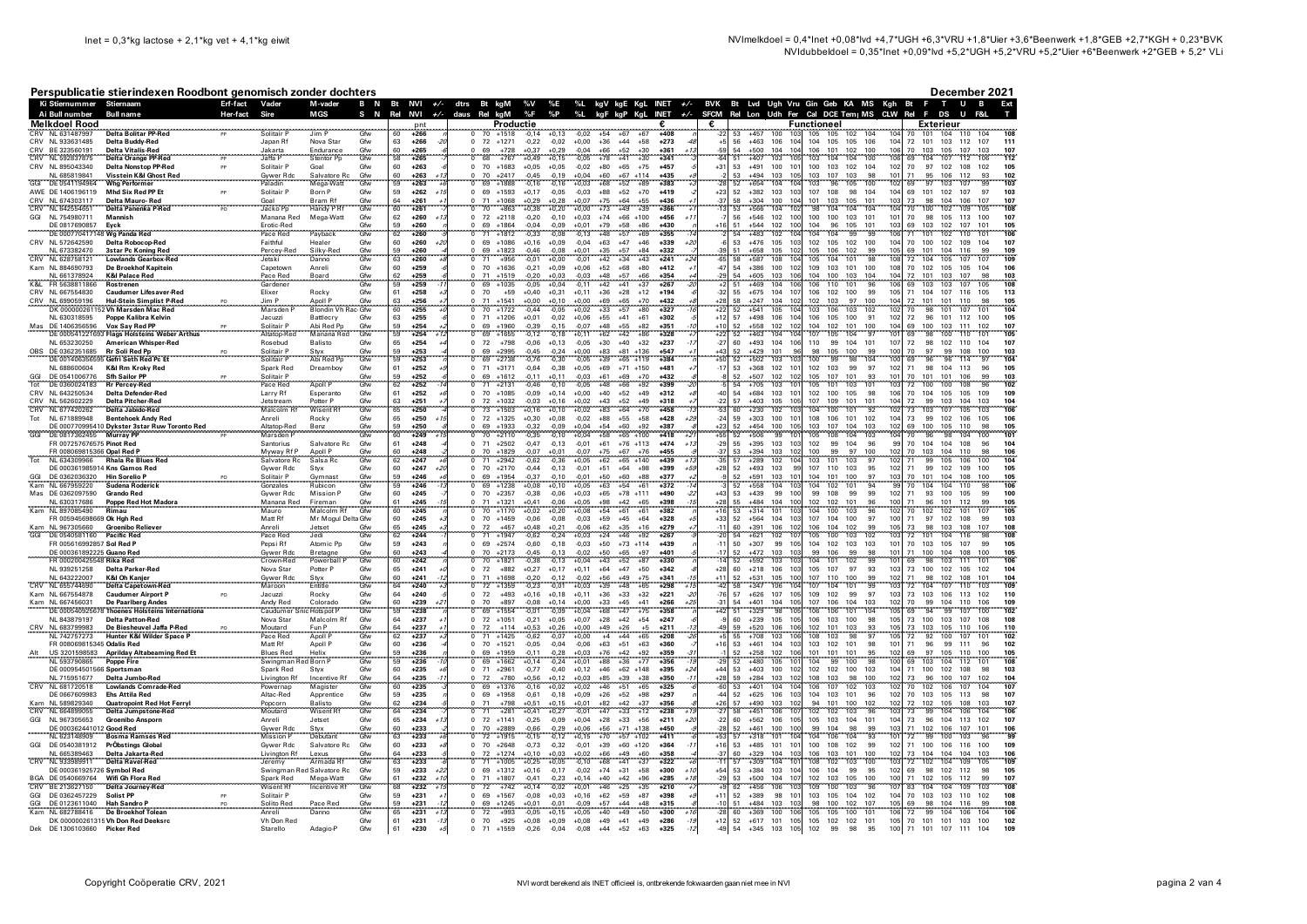Ai Bull number

**Rull nam** 

December 2021

Ext

Ŧ

T U B

**F** 

## Perspublicatie stierindexen Roodbont genomisch zonder dochters Ki Stiernummer Stiernaam

Erf-fact Vader

M-vader

**MGS** 

B N

| GGI     | <b>Melkdoel Rood</b>                          |                                                                                                                                                                                                                               |                                      |                                        |                   |                 | pnt                  |                        |                                | Productie          |                    |                                      |                                  | ŧ.                        | €                     |          |                  |                                                  | Functioneel |                          |                                         |                        |                        | <b>Exterieur</b> |                               |                        |
|---------|-----------------------------------------------|-------------------------------------------------------------------------------------------------------------------------------------------------------------------------------------------------------------------------------|--------------------------------------|----------------------------------------|-------------------|-----------------|----------------------|------------------------|--------------------------------|--------------------|--------------------|--------------------------------------|----------------------------------|---------------------------|-----------------------|----------|------------------|--------------------------------------------------|-------------|--------------------------|-----------------------------------------|------------------------|------------------------|------------------|-------------------------------|------------------------|
|         | DE 0540308891                                 | Passage                                                                                                                                                                                                                       | Pace Red                             | Armou                                  | Gfw               | 62              | $+230$               |                        | $+1859$                        | $-0.33$            | $-0.20$            | $-0.07$<br>$+50$                     | 178<br>$\overline{47}$           | $+321$                    |                       | 54       | $+526$           |                                                  | 104         | 101<br>101               | 107                                     |                        | 101                    | 102              | 109<br><b>GC</b>              |                        |
|         | CRV NL 763982935<br>FR 004242832228 Omix Red  | <b>Delta Snooker</b><br>CD                                                                                                                                                                                                    | <b>Filou Rdc</b><br>Matt Rf          | G-Force<br>Pat-Red                     | Gfw<br>Gfw        | 67<br>60        | $+230$<br>$+229$     | $\Omega$               | 72 +1251<br>70<br>$+1273$      | $-0.31$<br>$+0,00$ | $+0.05$<br>$-0,05$ | $+0,08$<br>$+27$<br>$-0,03$<br>$+57$ | $+50$<br>$+65$<br>$+41$<br>$+55$ | $+281$<br>$+304$          |                       | 60<br>52 | $+405$<br>$+534$ | 99<br>106<br>103<br>102                          | 105<br>101  | 102<br>101<br>99<br>101  | 99<br>96                                | 104<br>10              | 80<br>100<br>71<br>97  | 103<br>101       | 109<br>105<br>111<br>102      | 108<br>106             |
|         | FR 006951148591 Rouge Red                     |                                                                                                                                                                                                                               | Ogolf Rf                             |                                        | Gfw               | 59              | $+229$               |                        | 69<br>$+1575$                  | $-0,33$            | $-0,13$            | $+0,08$<br>$+38$                     | $+44$<br>+80                     | $+284$                    |                       | 51       | $+612$           | 106                                              | 100         | 102<br>100               | 96                                      |                        | 99                     | 105              | 116                           | 108                    |
|         | CRV NL 948855665                              | <b>Schreur Macho PP-Red</b>                                                                                                                                                                                                   | Match P                              | Apo Red Pp                             | Gfw               | 60              | $+228$               |                        | $0$ 71<br>$+2000$              | $-0,13$            | $-0,06$            | $+0,02 +76$                          | $+66$<br>$+93$                   | $+458$                    |                       | 54       | $+398$           | 98<br>10 <sup>5</sup>                            | 103         | 102<br>106               | 102                                     | 102                    |                        | 71 95 104        | 104<br>97                     | 100                    |
| e e con | NL 594341309                                  | Sioux R Dg Pargo-Red                                                                                                                                                                                                          | Argo Rc<br>Powerful Pp               | Entitle                                | Gfw<br>Gfw        |                 | $+228$               |                        | 71<br>$+206$                   |                    | $-0.18$            | $+0.00$<br>$+52$                     | <b>+56</b>                       | $+367$                    |                       |          | 1468             | 102                                              | 103         | 102<br>102               |                                         |                        | QQ                     | 10 <sup>1</sup>  |                               |                        |
|         | DE 0014052909                                 | <b>Sha Pan Red Po</b>                                                                                                                                                                                                         |                                      | Apoll F                                |                   | 62              | $+228$               |                        | 71<br>$+2400$                  | -0.65              | $-0.25$            | $+38$<br>+0.00                       | $+60$<br>+109                    | $+359$                    |                       | <br>54   | $+516$           | 101                                              | 105         | 103<br>100               |                                         |                        | 99                     | 101              | 113                           | 105                    |
|         | Kam NL 687475203<br>CRV NL 882638171          | <b>Barendonk Topliner</b><br>Wilskracht Warhero-Red                                                                                                                                                                           | Rody<br>Goal                         | Fun P<br>Bram Rf                       | Gfw<br>Gfw        | 64<br>63        | $+227$<br>$+227$     | $\Omega$<br>$\Omega$   | 72<br>$+923$<br>71<br>$+876$   | $+0,62$<br>$+0,32$ | $+0,12$<br>$+0,15$ | $-0,01$<br>$+98$<br>$+0,10$<br>$+68$ | $+44$<br>$+41$<br>$+45$<br>$+49$ | $+399$<br>$+342$          | +52<br>$-53$          | 58<br>58 | $+315$<br>$+461$ | 103<br>100<br>102<br>102                         | 101<br>97   | 105<br>100<br>95<br>105  | 98<br>101                               | 102<br>104             | 72<br>101<br>72<br>100 | 103<br>106       | 105<br>100<br>109<br>106      | 103<br>109             |
| Adv     | NL 576883991                                  | <b>Bouw Asterix</b>                                                                                                                                                                                                           | Alaska Red                           | Rubicon                                | Gfw               | 62              | $+227$               |                        | 71<br>$+1596$                  | $-0,26$            | $-0,10$            | $+0,07$<br>$+46$                     | $+47$<br>$+80$                   | $+313$                    |                       | 54       | $+364$           | 104                                              | 102         | 103<br>101               | 96                                      | $10^{1}$               | 101<br>71              | 103              | 110<br>101                    | 107                    |
|         | CRV NI 667554861                              | Delta Jawline PP-Red<br>PP                                                                                                                                                                                                    | Mingo P Rf                           | Laurent P Rf                           | Gfw               | 61              | $+227$               | $\Omega$               | 70<br>$+542$                   | $+0.24$            | $+0.23$            | $-0.06$<br>$+45$                     | $+40$<br>$+19$                   | $+264$                    |                       | 54       | $+253$           | 103<br>107                                       | 104         | 101<br>104               | 105                                     | $10^{\circ}$           | 70<br>100              | 104              | 108<br>105                    | 107                    |
|         | CRV NL 671889900                              | <b>Bentehoek Faithful-Red</b>                                                                                                                                                                                                 | Anreli                               | Rocky                                  | Gfw               | 67              | +226                 | $\Omega$               | 72<br>$+1010$                  | $-0,15$            | $+0,16$            | $-0,05$<br>$+31$                     | $+51$<br>$+41$                   | $+287$                    | $-31$                 | 60       | $+570$           | 104<br>104                                       | 107         | 107<br>103               | 101                                     | 102                    | 81<br>100              | 104              | 106<br>100                    | 104                    |
|         | CRV NL 598218247                              | <b>De Vrendt Muskus-Red</b>                                                                                                                                                                                                   | Moscato                              | Paragon                                | Gfw               | 64              | $+226$               | $\Omega$               | 72<br>$+529$                   | $+0.44$            | $+0,19$            | $+0,04$<br>$+62$                     | $+36$<br>$+28$                   | $+286$<br>+1.             | $-31$                 | 59       | $+559$           | 105                                              | 104         | 102<br>104               | 99                                      | 102                    | 73<br>101              | 104              | 108<br>103                    | 107                    |
|         | CRV NL 565715777<br>Kam NL 641492949          | Delta Sagamore P-Red<br><b>Broekhuizen Malen</b>                                                                                                                                                                              | Popcorn<br>Mauro                     | <b>Brasil Rf</b><br>Mason Rf           | Gfw<br>Gfw        | 62<br>60        | $+226$<br>$+225$     | $^{\circ}$             | 71<br>$+203$<br>70<br>$+990$   | $+0,84$<br>$+0,50$ | $+0,22$<br>$+0,19$ | $-0,12$<br>$+80$<br>$+0,04$<br>$+90$ | $+26$<br>$-1$<br>$+53$<br>$+49$  | $+274$<br>$+421$          | $+17$                 | 56<br>54 | $+453$<br>$+289$ | 104<br>10 <sup>5</sup><br>102<br>10 <sup>1</sup> | 104<br>98   | 104<br>103<br>101<br>100 | 99<br>100                               | 103<br>10 <sup>2</sup> | 72<br>103<br>70<br>101 | 104<br>105       | 109<br>102<br>102<br>104      | 107<br>104             |
| GGI     | NL 610761072                                  | <b>Dykster Atlantik</b>                                                                                                                                                                                                       | Altatop-Red                          | Pace Red                               | Gfw               | 59              | $+225$               |                        | 69<br>$+1154$                  | $+0,02$            | $+0,10$            | $+0,08$<br>$+53$                     | $+51$<br>$+60$                   | $+338$                    |                       | 52       | $+366$           | 101<br>105                                       | 104         | 103<br>102               | 103                                     | 105                    | 69<br>102              | 105              | 107<br>100                    | 105                    |
|         |                                               | DK 000000261166 Vh Me Mr Pred                                                                                                                                                                                                 |                                      | Vh Stakkehave: Vh Anderstrup I Gfw     |                   | 59              | $+224$               | $\Omega$               | 69<br>$+1661$                  | $-0.01$            | $+0.08$            | $+73$<br>$+0.06$                     | $+68$<br>$+82$                   | $+457$                    | $+27$                 | 52       | $+219$           | 99<br>103                                        | 106         | 103<br>99                | 101                                     | 100                    | 69<br>103              | 101              | 106<br>95                     | 102                    |
|         | NL 619026280                                  | <b>Bravour</b>                                                                                                                                                                                                                | Brasil Rf                            | Nugget<br>Mandela Rf                   | Gfw<br>Gfw        | $\frac{64}{63}$ | +224                 |                        | 72<br>$+1168$                  | $-0.07$            | $+0,05$            | $-0,02$<br>$-0,04$<br>$+46$          | +47<br>$+51$                     | $+305$                    |                       | 60<br>58 | +503             | 105                                              | 103         | 103<br>103               | 102                                     |                        | 72<br>100              | 104              | 107                           | 105                    |
|         | NL 596688570                                  | Delta Magnifier-Red                                                                                                                                                                                                           | Goal                                 |                                        |                   |                 | $+223$               |                        | $+318$                         | $+0.19$            | $+0.17$            | $+30$                                | $+26$<br>+11                     | $+173$                    |                       |          | $+549$           | 106                                              | 105         | 102<br>110               | 100                                     |                        | 96<br>72               | 102              | 105<br>101                    | 102                    |
|         | NL 750311119                                  | DE 000540402339 Gen Palm Red P<br>Delta Jackson-Red                                                                                                                                                                           | Pace Red<br>Anreli                   | Apoll P<br><b>Filou Rdc</b>            | Gfw               | 62<br>64        | $+222$<br>$+222$     | $\Omega$               | 71<br>$+1830$<br>72<br>$+448$  | $-0,51$<br>$+0.14$ | $-0,16$<br>$+0.14$ | $-0,13$<br>$+31$<br>$+0,03$<br>$+32$ | $+50$<br>$+70$<br>$+23$<br>$+28$ | $+291$<br>$+189$          | $+13$<br>+31          | 54<br>59 | $+522$<br>$+411$ | 98<br>103<br>103<br>107                          | 107<br>106  | 103<br>102<br>105<br>99  | 102<br>100                              | 105<br>10 <sub>4</sub> | 72<br>73<br>98         | 97 100<br>102    | 110<br>102<br>111<br>102      | 105<br>107             |
| GGI     | NL 574040974                                  | <b>Drouner Biko Red</b>                                                                                                                                                                                                       | Born F                               | Pat-Red                                | Gfw<br>Gfw        | 62              | $+219$               |                        | 71<br>$+1957$                  | $-0,32$            | $-0,11$            | $-0,02$<br>$+55$                     | $+59$<br>$+87$                   | $+384$                    |                       | 55       | $+490$           | 102                                              | 102         | $-98$<br>99              | 102                                     |                        | 101<br>71              | 102              | 110<br>99                     | 105                    |
|         | FR 002238144229 Pavel Red                     |                                                                                                                                                                                                                               | Simplicity-P                         | Salvatore Rc.                          | Gfw               | 61              | $+219$               | $\Omega$               | $+1617$<br>71                  | $+0.05$            | $-0.10$            | $-0.02$<br>$+77$                     | $+48$<br>$+72$                   | $+380$                    | $+14$                 | 53       | $+376$           | 100<br>100                                       | 105         | 102<br>104               | 100                                     | $10^{\circ}$           | 71<br>97               | 102              | 112<br>100                    | 106                    |
|         | DE 000540775103                               |                                                                                                                                                                                                                               | Spark Red                            | Styx                                   | Gfw<br>Gfw        | 60              | $+219$               |                        | 71<br>$+2555$                  | $-0.72$            | $-0,28$            | $+0,04$<br>$+37$                     | $+62$<br>$+121$                  | $+368$                    |                       | 52       | $+456$           | 103<br>qc                                        | 99          | 101<br>100               | 101                                     | 102                    | 71<br>96               | 104              | 116<br>99                     | 107                    |
|         | FR 004243069566 Patch Red<br>CRV NL 725426039 | <b>Lowlands Gardener-Red</b>                                                                                                                                                                                                  | Spark Red<br>Rody                    | <b>Light Red</b><br>Danno              | Gfw               | 60<br>63        | $+219$<br>$+219$     | $\Omega$               | 70<br>$+1710$<br>71<br>$+998$  | $-0,33$<br>$+0,08$ | $-0,12$<br>$+0.01$ | $+44$<br>$+0,04$<br>$-0,06$<br>$+52$ | $+82$<br>$+49$<br>$+37$<br>$+40$ | $+318$<br>$+273$          | $+18$                 | 52<br>58 | $+393$<br>$+319$ | 105<br>103<br>103                                | 100<br>105  | 99<br>103<br>103<br>98   | 98<br>98                                | 104                    | 102<br>71<br>73<br>101 | 105<br>103       | 112<br>98<br>105<br>105       | 107<br>106             |
|         | FR 005502577973 Pop Red                       |                                                                                                                                                                                                                               | Santorius                            | Pat-Red                                | Gfw               | 61              | $+219$               |                        | 71<br>$+1526$                  | $-0,38$            | $-0,11$            | $-0,05$<br>$+31$                     | $+44$<br>$+65$                   | $+265$                    | $-52$                 | 55       | $+452$           | 104<br>106                                       | 106         | 101<br>106               | 96                                      | 100                    | 70<br>100              | 105              | 114<br>99                     | 108                    |
|         |                                               | BE 000663557885 Jack Red Des Grands Trix                                                                                                                                                                                      | Jacuzzi                              | Alaska Red                             | Gfw               | 62              | $+219$               |                        | $+1266$                        |                    | $-0, 14$           | $+0,00$<br>$+43$                     | $+32$<br>$+58$                   | $+239$                    |                       | 56       |                  | 105                                              | 102         | 104                      | 98                                      |                        | 99                     | 102              |                               | 108                    |
|         | Mas US 3207082532                             | Jook Save Red                                                                                                                                                                                                                 | Salvo Rdc                            | Apprentice                             | Gfw               | 59              | $+218$               | $^{\circ}$             | 69<br>$+2297$                  | $-0.31$            | $-0,27$            | $+70$<br>$+0,10$                     | $+54$ +115                       | $+403$                    |                       | 52       | $+382$           | 101<br>100                                       | 102         | 97<br>103                | 99                                      | 102                    | 70<br>102              | 103              | 105<br>102                    | 105                    |
|         | CRV NL 889515749                              |                                                                                                                                                                                                                               | Anreli<br>Nuance Rf                  | Bernini<br>Vh Booth                    | Gfw<br>Gfw        | 64              | $+218$               |                        | 72<br>$+785$                   | $+0,29$            | $+0,19$            | $+0,03$<br>$+61$<br>$+58$            | $+45$<br>$+40$<br>$+38$          | $+324$                    |                       | 59<br>55 | $+232$<br>$+383$ | $\frac{104}{104}$<br>104                         | 107         | 108<br>101               | 99                                      | 104                    | 73<br>100              | 103              | 106<br>99                     | 103                    |
|         | DE 00053978732                                |                                                                                                                                                                                                                               |                                      |                                        | Gfw               | 62              | $+218$               |                        | $+1245$<br>71<br>$+1959$       | $+0.02$            | $-0.05$            | 0.02<br>$+47$                        | $+55$<br>$+48$<br>$+102$         | $+302$<br>$+326$          |                       | 54       | $+410$           | 10 <sup>1</sup>                                  | 101         | 100<br>102               | 101<br>97                               | 10                     | 97<br>71<br>102        | 100              | 111                           | 104<br>105             |
|         | NL 667959244<br>DE 000360964649 Dave-Red P    | Sudena Safari Red                                                                                                                                                                                                             | Spark Red<br>My Dream P              | Rubicon                                |                   | 61<br>61        | $+217$<br>$+217$     | $^{\circ}$             | 71<br>$+1894$                  | $-0,40$<br>$-0.57$ | $-0,22$<br>$-0.14$ | $+0,13$<br>$+27$<br>$+0,04$          | $+54$<br>$+90$                   | $+305$                    | $-21$                 | 53       | $+549$           | 103<br>102<br>103                                | 104<br>103  | 102<br>100<br>105<br>99  | 102                                     | 10                     | 71<br>95               | 105<br>99        | 110<br>96<br>112<br>97        | 103                    |
|         | NI 737228081                                  | <b>Delta Platoor</b>                                                                                                                                                                                                          | Paloma By                            | Sveen P<br>Snowfeve                    | Gfw<br>Gfw        |                 | $+216$               |                        | 73<br>$+1811$                  | $-0,22$            | $+0,00$            | $+59$<br>$-0,02$                     | $+80$<br>$+65$                   | $+414$                    |                       | 62       | $+428$           | $\overline{99}$                                  | 103         | 99<br>102                | 102                                     |                        | 96<br>73               | 99               | 105<br>103                    | 103                    |
|         | Kam NL 611091730                              | <b>Broekhuizen Maurits</b><br>PO                                                                                                                                                                                              | Faithful                             | Fun P                                  | Gfw               | 61              | $+216$               | $\Omega$               | 70<br>$+699$                   | $+0,27$            | $+0,26$            | $-0,20$<br>$+55$                     | $+48$<br>$+14$                   | $+317$                    | $-24$                 | 54       | $+348$           | 105<br>103                                       | 102         | 105<br>100               | 96                                      | 99                     | 70<br>101              | 102              | 105<br>104                    | 105                    |
|         | AWE NL 620468758                              | <b>Embrace Red</b>                                                                                                                                                                                                            | Emperor                              | Battlecry                              | Gfw               | 61              | $+216$               | $\Omega$               | 71<br>$+875$                   | $+0,05$            | $+0,12$            | $-0,08$<br>$+44$                     | $+42$<br>$+33$                   | $+275$                    |                       | БA       | $+494$           | 105<br>103                                       | 103         | 101<br>106               | 100                                     | 101                    | 70<br>95               | 101              | 110<br>100                    | 104                    |
|         | CRV NL 680045117<br>BGA DE 0539815230         | <b>Stevie-Red Vd Perzikshoeve</b><br><b>Fiona G Versace</b>                                                                                                                                                                   | <b>Smiley Rf</b><br>Salvatore Rc     | Atlantic<br>Apoll P                    | Gfw<br>Gfw        | 63<br>63        | $+216$<br>$+215$     | $^{\circ}$             | 71<br>$+542$<br>72<br>$+3101$  | $+0,34$<br>$-0.77$ | $+0,19$<br>$-0.30$ | $-0,12$<br>$+54$<br>$+51$<br>$+0.03$ | $+36$<br>$+14$<br>$+77$ $+145$   | $+265$<br>+466            |                       | 58<br>56 | $+326$<br>$+303$ | 105<br>103<br>98                                 | 105<br>98   | 103<br>103<br>101<br>101 | 101<br>91                               | 106<br>99              | 72<br>105<br>72<br>97  | 106<br>102       | 101<br>103<br>106<br>100      | 105<br>103             |
| GGI     | DE 0540978818                                 | <b>Marmor P</b>                                                                                                                                                                                                               | Marsden P                            | Stvx                                   | Gfw               | 60              | $+215$               | $\Omega$               | 70<br>$+1576$                  | $-0.20$            | $-0,06$            | $-0,02$<br>$+51$                     | $+51$<br>$+70$                   | $+337$                    | 45                    | 53       | $+410$           | 99<br>102                                        | 102         | 99<br>102                | 100                                     | 105                    | 70<br>105              | 107              | 112<br>103                    | 111                    |
| CRV     | NL 885518148                                  | <b>Delta Powernap-Red</b>                                                                                                                                                                                                     | Jetstream                            | Potter F                               | Gfw               | 65              | $+215$               |                        | 72<br>$+443$                   | $+0.41$            | $+0,26$            | $-0,01$<br>$+55$                     | $+38$<br>$+19$                   | $+277$                    | -33                   | 57       | $+221$           | 103<br>10 <sub>4</sub>                           | 105         | 102<br>102               | 99                                      | 10                     | 79<br>101              | 104              | 107<br>107                    | 108                    |
|         | DF 000362225098 Sid Red Pn                    |                                                                                                                                                                                                                               | Solitair P                           | Mission P                              | Gfw               | 59              | $+214$               | $\Omega$               | 69<br>$+1564$                  | $-0.14$            | $-0.06$            | $-0.05$<br>$+56$                     | $+50$<br>$+66$                   | $+342$                    |                       | 53       | $+437$           | 100<br>104                                       | 104         | 108<br>103               | 94                                      | 103                    | 70<br>101              | 100              | 104<br>99                     | 102                    |
|         | NL 730307181                                  | Sjk I Am Red PP                                                                                                                                                                                                               | Solitair P                           | Powerful Pp                            | Gfw               | 59              | $+214$               | $\Omega$               | 69<br>$+2027$                  | $-0.53$            | $-0,18$            | $+0,00$<br>$+36$                     | $+54$<br>$+92$                   | $+325$                    |                       | 52       | $+583$           | 102<br>102                                       | 104         | 104<br>101               | 99                                      | $10^{\circ}$           | 69<br>99               | 103              | 111<br>97                     | 104                    |
|         | FR 006414837810 Naika Red                     | DE 001404580611 Hph Parino Red                                                                                                                                                                                                | Pace Red<br>Devour                   | Damaris<br>Ocd Mccutchen Gfw           | Gfw               | 62<br>62        | $+213$<br>$+213$     | $\Omega$               | $+2917$<br>71<br>71<br>$+2122$ | 0.83<br>$-0,40$    | $-0,34$<br>$-0,22$ | $+38$<br>$+0,00$<br>$+0,04$<br>$+54$ | $+67$<br>$+133$<br>$+53$ +101    | $+394$<br>$+361$          |                       | 54<br>55 | $+600$<br>$+459$ | 99<br>101<br>10                                  | 104<br>105  | 100<br>100<br>103<br>102 | 99<br>104                               | 102                    | 98<br>71<br>71<br>100  | 101<br>102       | 110<br>110<br>98              | 103<br>105             |
|         | DE 000124002685 Elektro P                     |                                                                                                                                                                                                                               | Frotic-Red                           | Born P                                 |                   | 59              | $+212$               |                        | 69<br>$+1304$                  | $-0.01$            | $-0.13$            | $+0.07$<br>$+57$                     | $+34$<br>$+66$                   | $+279$                    |                       | 51       | $+495$           | 102<br>10                                        | 99          | 97<br>100                |                                         | 105                    | 69<br>96               | 103              | 113<br>100                    | 106                    |
|         | NL 966708844                                  | <b>Oelhorst</b>                                                                                                                                                                                                               | Salvatore Rc                         | Whatsapp Rf                            | Gfw<br>Gfw        |                 | $+212$               |                        | $\frac{1}{72}$<br>$+2775$      |                    | $-0,42$            | $^{+3}$<br>$+0,05$                   | $+54$<br>$+132$                  | $+267$                    |                       | 58       | $+424$           | 103<br>$10^{1}$                                  | 103         | $100 -$<br>109           | $\begin{array}{c} 99 \\ 98 \end{array}$ | 10:                    | $\frac{1}{72}$<br>102  | 105              | 105                           | 103                    |
| Tot     | NL 653319357                                  | <b>Dg Thylor Red</b>                                                                                                                                                                                                          |                                      | Headliner                              | Gfw               | 63              | $+211$               | $\Omega$               | 72<br>$+2299$                  | $-0.46$            | $-0,27$            | $-0,01$<br>$+54$                     | $+54$ +104                       | $+366$                    |                       | 58       | $+367$           | 102<br>103                                       | 105         | 102<br>106               | 98                                      | 101                    | 71<br>98               | 102              | 103<br>97                     | 100                    |
|         |                                               |                                                                                                                                                                                                                               | Dg Charley                           |                                        |                   |                 |                      |                        |                                |                    |                    |                                      |                                  |                           |                       |          | +380             |                                                  |             |                          |                                         |                        | 98                     | 103<br>105       | 107<br>$\frac{96}{97}$<br>110 | 10 <sup>1</sup><br>105 |
|         |                                               |                                                                                                                                                                                                                               |                                      |                                        |                   | 60              | $+211$               |                        | $+1514$<br>71                  | $-0.22$            | $+0.02$            | $+46$<br>$+0,03$                     | $+56$<br>$+72$                   | $+348$                    |                       |          |                  | 100                                              | 106         | 101<br>104               |                                         |                        |                        |                  |                               | 105                    |
|         |                                               | DE 000362044156 Mega Red P. (1999) 1999 - 1999 - 1999 - 1999 - 1999 - 1999 - 1999 - 1999 - 1999 - 1999 - 1999 - 1999 - 1999 - 1999 - 1999 - 1999 - 1999 - 1999 - 1999 - 1999 - 1999 - 1999 - 1999 - 1999 - 1999 - 1999 - 1999 |                                      | Match P<br>Salvus Apoll P              | Gfw<br>Gfw        | 59              | $+211$               |                        | 69<br>$+2541$                  | $-0,77$            | $-0,34$            | $-0,03$<br>$+31$                     | $+55$<br>$+113$                  | $+325$                    |                       | 53<br>52 | $+547$           | 106                                              | 103         | 103<br>104               | 96<br>95                                |                        | 70<br>102              |                  |                               |                        |
|         | AWE NL 686833943                              | Hul-Stein Albada-Red<br>DK 000000261668 Vh Mercurio Mauired                                                                                                                                                                   | Alaska Red<br>Mercurio P             | Atwork                                 | Gfw<br>Gfw        | 61<br>59        | $+211$<br>$+211$     | $\Omega$               | 71<br>$+1841$<br>69<br>$+316$  | $-0.50$<br>$+0.56$ | $-0.10$<br>$+0.30$ | $-0.07$<br>$+32$<br>$-0.09$<br>$+62$ | $+56$<br>$+77$<br>$+37$<br>$+7$  | $+320$<br>$+284$          | $+25$                 | 54<br>51 | $+460$<br>$+306$ | 103<br>103<br>100<br>107                         | 103<br>99   | 101<br>105<br>102<br>102 | 102<br>106                              | 102<br>106             | 71<br>100<br>69<br>93  | 103<br>101       | 109<br>99<br>99<br>107        | 101                    |
|         | FR 003531422679 Noah Red                      |                                                                                                                                                                                                                               |                                      | Dt Roadstar*rc Brekem                  | Gfw               | 62              | $+211$               | Ō.                     | 71<br>$+1015$                  | $-0,26$            | $+0,02$            | $+0,04$<br>$+21$                     | $+38$<br>$+50$                   | $+215$                    |                       | 56       | $+580$           | 103<br>$10^{\circ}$                              | 102         | 103<br>105               | 100                                     | 105                    | 71<br>102              | 105              | 107<br>98                     | 104                    |
|         | AWE DE 0667171002 Stanford P                  | PO                                                                                                                                                                                                                            | Salvatore Rc                         | Powerball P                            | Gfw               | 63              | $+210$<br>$+1$       |                        | $0$ 72<br>$+2527$              | $-0.57$            | $-0.14$            | $+0.06$<br>$+52$                     | $+76$ +122                       | $+457$<br>$+1i$           | $-20$                 | 57       | $+343$           | 99<br>qc                                         | 103         | 106<br>104               | 100                                     | 103                    | 72<br>99               | 106              | 107<br>97                     | 103                    |
|         | NL 576852674                                  | <b>Caudumer Snickers P</b><br>PO                                                                                                                                                                                              | Salvatore Rc                         | <b>Balisto</b>                         | Gfw               | 64              | +210                 |                        | 72<br>$+1877$                  | $-0.17$            | $-0,15$            | $+67$<br>$+0.10$                     | $+52$<br>$+96$                   | $+383$<br>$+1$            | $+36$                 | 59       | $+417$           | 100<br>Q                                         | 101         | 105<br>103               | 102                                     | 102                    | 96<br>72               | 101              | 108<br>100                    | 103                    |
|         | FR 002716161442 Pactol Red                    |                                                                                                                                                                                                                               | Alaska Red                           | Calbrett King M Gfw                    |                   | 61              | $+210$<br>-2<br>$-7$ | $\Omega$               | 71<br>$+1311$                  | $-0.02$            | $-0.15$            | $+57$<br>$-0.01$                     | $+59$<br>$+33$                   | $+273$                    | -37                   | 54       | $+478$           | 105<br>99                                        | 105         | 105<br>104               | 99                                      | 102<br>99              | 71<br>101              | 102              | 113<br>101                    | 108<br>108             |
|         | FR 002405883685 Orliac Red<br>NL 662498223    | Sietskeshoeve K&I Bs Lorenzo                                                                                                                                                                                                  | Alaska Red<br><b>Brasil Rf</b>       | Artie Red<br>Debutant                  | Gfw<br>Gfw        | 61<br>65        | $+209$<br>$+209$     | $^{\circ}$<br>$\Omega$ | 71<br>$+1843$<br>73<br>$+507$  | $-0,45$<br>$+0,30$ | $-0,08$<br>$+0,30$ | $+0,02$<br>$+37$<br>$+49$<br>$+0.04$ | $+58$<br>$+86$<br>$+44$<br>$+27$ | $+341$<br>$+291$          | $+22$                 | 54<br>61 | $+435$<br>$+468$ | 102<br>102<br>104                                | 104<br>101  | 108<br>103<br>104<br>103 | 100<br>97                               | 101                    | 71<br>103<br>72<br>104 | 102<br>103       | 112<br>101<br>106<br>101      | 105                    |
|         | Kam NL 964835690                              | <b>Aalshorst Mads</b>                                                                                                                                                                                                         | Moutard                              | Peak                                   | Gfw               | 63              | $+209$               |                        | 71<br>$+1001$                  | $-0,04$            | $+0,09$            | $-0,06$<br>$+41$                     | $+44$<br>$+40$                   | $+279$                    |                       | 57       | $+408$           | 103<br>10 <sup>2</sup>                           | 103         | 100<br>103               | 102                                     | 105                    | 103<br>72              | 103              | 105<br>103                    | 106                    |
|         | AWE DE 0770618331                             | Wa Security P<br><b>PO</b>                                                                                                                                                                                                    | Solitair P                           | Stvx                                   | Gfw               | 59              | $+209$               | $\Omega$               | 69 +1005                       | $-0.09$            | $+0.10$            | $+37$<br>$-0.01$                     | $+45$<br>$+45$                   | $+276$                    | $-29$                 | 52       | $+402$           | 99<br>106                                        | 97          | 106<br>99                | 101                                     | 105                    | 69<br>102              | 106              | 102<br>114                    | 110                    |
|         | CRV NL 671891222                              | <b>Bentehoek Fashion-Red</b>                                                                                                                                                                                                  | Rosebud                              |                                        |                   |                 | $+209$               |                        | 72<br>$+1207$                  | $-0.37$            |                    |                                      | $+44$                            | $+242$                    | $\Delta$ <sub>6</sub> |          | $+339$           | 103<br>10 <sup>1</sup><br>10 <sup>1</sup>        | 108         | 101<br>104               | 102                                     | 10<br>108              | 73<br>101              | 104              | 106<br>104                    |                        |
|         | CRV NL 626213921                              | <b>Delta Stentor PP-Red</b><br>PO                                                                                                                                                                                             | Powerline <b>F</b>                   | Rocky<br>Cd Atlantic                   | Gfw<br>Gfw<br>Gfw | $\frac{65}{66}$ | $+209$<br>$+208$     | $^{\circ}$             | 72<br>$+955$                   | $-0.13$            | $+0,03$<br>$+0,00$ | $-0,12$<br>$-0,02$<br>$^{+19}_{+31}$ | $+46$<br>$+34$<br>$+42$          | $+217$<br>$+350$          |                       | 60<br>59 | $+410$           | 103<br>102                                       | 103         | 104<br>103               | 98                                      | 101                    | 81<br>101<br>97        | 104              | 106<br>104<br>96              | 103                    |
| GGI     | Mas DE 0361789760<br>DE 0770666616            | Sam Red P<br>Solution                                                                                                                                                                                                         | Spark Red<br>Salvatore Ro            | Hologram-P<br><b>Rubicon</b>           | Gfw               | 60<br>63        | $+208$               |                        | 71<br>$+2123$<br>72<br>$+2039$ | $-0,42$<br>$-0.52$ | $-0,23$<br>$-0.29$ | $+0,01$<br>$+51$<br>$+38$<br>$+0.14$ | $+52$<br>$+98$<br>$+43 +107$     | $+288$                    | $-25$                 | 52<br>57 | $+420$<br>$+423$ | 100<br>103<br>100                                | 105<br>105  | 106<br>103<br>106<br>105 | 103<br>94                               | 102                    | 71<br>72<br>102        | 101<br>106       | 112<br>116<br>102             | 111                    |
| Kam     | NL 614813168                                  | <b>Bruce</b>                                                                                                                                                                                                                  | Elixer                               | Malando                                | Gfw               | 61              | $+207$               |                        | 70                             | $-12$<br>$+0,67$   | $+0,07$            | $-0,03$<br>$+54$                     | $+5$                             | $+133$                    |                       | 54       | $+466$           | 106<br>10                                        | 103         | 98<br>99                 | 96                                      | 105                    | 70<br>103              | 104              | 108<br>105                    | 108                    |
|         |                                               | DF 000540816042 Thoenes Holstein I                                                                                                                                                                                            | Spark Red                            | <b>Mission P</b>                       | Gfw               | 61              | $+206$               | $\Omega$               | 71<br>$+2197$                  | $-0.47$            | $-0.18$            | $+0.07$<br>$+49$                     | $+60 +107$                       | $+381$                    |                       | 53       | $+315$           | 100<br>104                                       | 101         | 102<br>103               | 96                                      | 103                    | 71<br>97               | 104              | 107<br>95                     | 101                    |
|         | NL 680059187                                  | Maltha                                                                                                                                                                                                                        |                                      | Commander                              | Gfw               | 65              | +206                 |                        | 73<br>$+1353$                  | $-0,14$            | $+0,12$            | $+47$<br>$+0.00$                     | $+60$<br>$+62$                   | $+363$                    |                       | 61       | $+160$           | 100<br>10 <sup>1</sup>                           | 102         | 101<br>103               | 96                                      | 102<br>10              | 73<br>100              | 102              | 103<br>104                    | 104                    |
| K&L     | FR 2215668248<br>Mas DE 0770599024            | <b>Okaidi Red</b><br><b>Solito Red</b>                                                                                                                                                                                        | Malcolm Rf<br>Maroon<br>Salvatore Rc | Dover P<br>Atwork                      | Gfw<br>Gfw        | 63<br>63        | $+206$<br>$+205$     | $^{\circ}$             | 71<br>$+1098$<br>71<br>$+1420$ | $+0,09$<br>$-0,30$ | $+0.06$<br>$-0,26$ | $+57$<br>$+0.03$<br>$+0,02$<br>$+35$ | $+45$<br>$+53$<br>$+67$<br>$+26$ | $+320$<br>$+200$          |                       | 56<br>58 | $+322$<br>$+461$ | 105<br>103<br>10 <sub>1</sub>                    | 101<br>102  | 102<br>102<br>104<br>101 | 98<br>101                               | 104                    | 72<br>101<br>72<br>97  | 106<br>105       | 107<br>104<br>118<br>101      | 107<br>110             |
|         | NL 610761104                                  | <b>Dykster 3 Star Astra Red</b>                                                                                                                                                                                               | Altaton-Red                          | Pace Red                               | Gfw               | 59              | $+204$               | $\Omega$               | 69<br>$+1374$                  | $-0.10$            | $-0.06$            | $+0.00$<br>$+52$                     | $+44$<br>$+63$                   | $+309$                    | -30                   | 52       | $+343$           | 100<br>105                                       | 105         | 101<br>106               | 104                                     | 103                    | 69<br>104              | 105              | 112<br>97                     | 107                    |
| CRV     | NL 623636125                                  | <b>Delta Fond PP-Red</b>                                                                                                                                                                                                      | Mingo P Rf                           | Laurent P Rt                           | Gfw               | 61              | $+204$               |                        | 70<br>$+115$                   | $+0.58$            | $+0.32$            | $-0,14$<br>$+53$                     | $+31$                            | $+237$                    | -37                   | 54       | $+224$           | 103                                              | 102         | 104<br>106               | 98                                      | $10^{1}$               | 102<br>70              | 105              | 105<br>104                    | 106                    |
|         | DF 0540130041                                 | Pantheon                                                                                                                                                                                                                      | Pace Red                             | <b>Battlecry</b>                       | Gfw               | 62              | $+204$               | $\Omega$               | 71<br>$+1135$                  | $-0.37$            | $-0.14$            | $-0.05$<br>$+16$                     | $+28$<br>$+47$                   | $+163$<br>$-1$            | $\Delta\Delta$        | 54       | $+603$           | 103<br>106                                       | 101         | 100<br>103               | 105                                     | 104                    | 72<br>98               | 104              | 114<br>103                    | 109                    |
|         | NL 687404238<br>NL 898305508                  | Groenibo Rambo PP<br><b>Delta Yield-Red</b>                                                                                                                                                                                   | Rumba PRf<br>Janko                   | Powerplay Pp C Gfw<br>Silver           | Gfw               | 65<br>64        | $+203$<br>$+203$     |                        | 73<br>$+1419$<br>71<br>$+606$  | $-0,18$<br>$+0.20$ | $+0,04$<br>$+0,17$ | $+0,14$<br>$+46$<br>$+0,10$<br>$+45$ | $+55$<br>$+78$<br>$+37$<br>$+36$ | $+346$<br>$+257$          | $-22$<br>.82          | 59<br>59 | $+303$<br>$+402$ | 102<br>100<br>104<br>10 <sup>5</sup>             | 104<br>103  | 102<br>101<br>100<br>99  | 101<br>103                              | 100<br>103             | 73<br>102<br>73<br>102 | 103<br>105       | 110<br>103<br>107<br>103      | 108<br>107             |
|         | FR 002923747726 Orka Red                      |                                                                                                                                                                                                                               | Arino Red                            | Pero Red F                             | Gfw               | 62              | $+203$               | $\Omega$               | 71<br>$+1559$                  | $-0.45$            | $-0.20$            | $-0,02$<br>$+26$                     | $+36$<br>$+69$                   | $+223$                    | $-17$                 | 54       | $+457$           | 103<br>105                                       | 104         | 105<br>98                | 98                                      | 101                    | 72<br>101              | 103              | 112 101                       | 108                    |
|         | CRV NL 726623965                              | <b>Delta Amaretto-Red</b>                                                                                                                                                                                                     | Wisent Rf                            | <b>Bolt Rf</b>                         | Gfw               | 68              | $+203$               | $\Omega$               | 72<br>$+491$                   | $+0.05$            | $+0,11$            | $+26$<br>$-0.06$                     | $+17$<br>$+27$                   | $+170$                    | $-26$                 | 60       | $+306$           | 104<br>108                                       | 107         | 102<br>105               | 98                                      | 10.3                   | 82<br>100              | 105              | 109<br>103                    | 107                    |
|         | PL 005349122291                               | <b>Greko G</b>                                                                                                                                                                                                                | Great                                | Label F                                | Gfw               | 62              | $+201$               |                        | 71<br>$+1580$                  | $+0,13$            | $-0,01$            | $-0,07$<br>$+83$                     | $+56$<br>$+65$                   | $+423$                    |                       | 56       | $+332$           | 101                                              | 99          | 98<br>102                | 99                                      |                        | 97                     | 97               | 98<br>10 <sup>1</sup>         | 98                     |
|         | Kam NL 576056252                              | <b>Bronckhorster Hotmail P</b>                                                                                                                                                                                                | Abundant P                           | Hotline                                | Gfw               | 60              | $+200$               | $\Omega$               | $+1081$<br>70                  | $+0,38$            | $+0.00$            | $+84$<br>$+0.04$                     | $+39$<br>$+53$                   | $+352$                    | $-50$                 | 54       | $+197$           | 101<br>10                                        | 100         | 100<br>107               | 110                                     | 100                    | 70<br>106              | 104              | 111<br>105                    | 111                    |
|         | Kam NL 611092315<br>AWE NL 661379004          | Broekhuizen Mango<br><b>K&amp;I Kontra Red</b>                                                                                                                                                                                | Mauro<br>Silky-Red                   | Fun P<br>Battlecry                     | Gfw               | 60<br>61        | $+199$<br>$+199$     |                        | 70<br>$+1180$<br>71<br>+997    | $+0,01$<br>$-0.03$ | $+0,01$<br>$-0.24$ | $-0.04$<br>$+54$<br>$+42$<br>$+0.05$ | $+43$<br>$+50$<br>$+14$<br>$+50$ | $+305$<br>$+161$          |                       | 54<br>54 | $+254$<br>$+544$ | 103<br>104<br>104                                | 101<br>102  | 102<br>105<br>102<br>100 | 94<br>100                               | 10                     | 70<br>100<br>71<br>100 | 104<br>104       | 110<br>108<br>114<br>106      | 111                    |
|         | OBS DE 0540511152                             | Sir-Red                                                                                                                                                                                                                       | Simplicity-P                         | <b>Mission P</b>                       | Gfw               | 61              | $+198$               | $^{\circ}$             | 71<br>$+1278$                  | $+0.01$            | $+0.02$            | $+0,03$<br>$+58$                     | $+48$<br>$+61$                   | $+337$                    | $-49$                 | 53       | $+370$           | 100<br>10                                        | 105         | 102<br>100               | 100                                     | 102                    | 71<br>103              | 103              | 112<br>99                     | 107                    |
|         | CRV NI 562125423                              | Delta Jurassic-Red                                                                                                                                                                                                            | Maroon                               | Riverboy Rf                            | Gfw               | 64              | $+198$               | $\Omega$               | 72<br>$+1024$                  | $+0.01$            | $-0.04$            | $-0.03$<br>$+47$                     | $+33$<br>$+44$                   | $+247$<br>$+1.$           | $-58$                 | 58       | $+320$           | 106<br>104                                       | 101         | 102<br>104               | 101                                     | 107                    | 72<br>103              | 108              | 105<br>101                    | 105                    |
|         | CRV NL 742955086<br>NI 750391476              | Delta Jacko PP-Rec<br>Delta Pitch PP-Red<br>PP                                                                                                                                                                                | Leader P Rf<br>Laurent P Rf          | <b>Brasil Rf</b><br>Exploding Star Gfw | Gfw               | 62<br>63        | $+198$<br>$+197$     | $\Omega$               | 71<br>$+551$<br>72<br>$+343$   | $+0.28$<br>$+0.42$ | $+0,06$<br>$+0,15$ | $+0,00$<br>$+49$<br>$-0.09$<br>$+51$ | $+25$<br>$+25$<br>$+25$<br>$+8$  | $+213$<br>$+212$<br>$-7.$ | $+28$                 | 56<br>56 | $+596$<br>$+441$ | 105<br>103<br>103<br>102                         | 97<br>104   | 102<br>101<br>104<br>102 | 102<br>99                               | 102<br>105             | 71<br>101<br>72<br>97  | 104<br>99        | 106<br>104<br>108<br>102      | 106<br>104             |

.<br>Bt NVI +/- dtrs Bt kgM %V %E %L kgV kgE KgL INET +/- BVK Bt Lvd Ugh Vru Gin Geb KA MS Kgh Bt